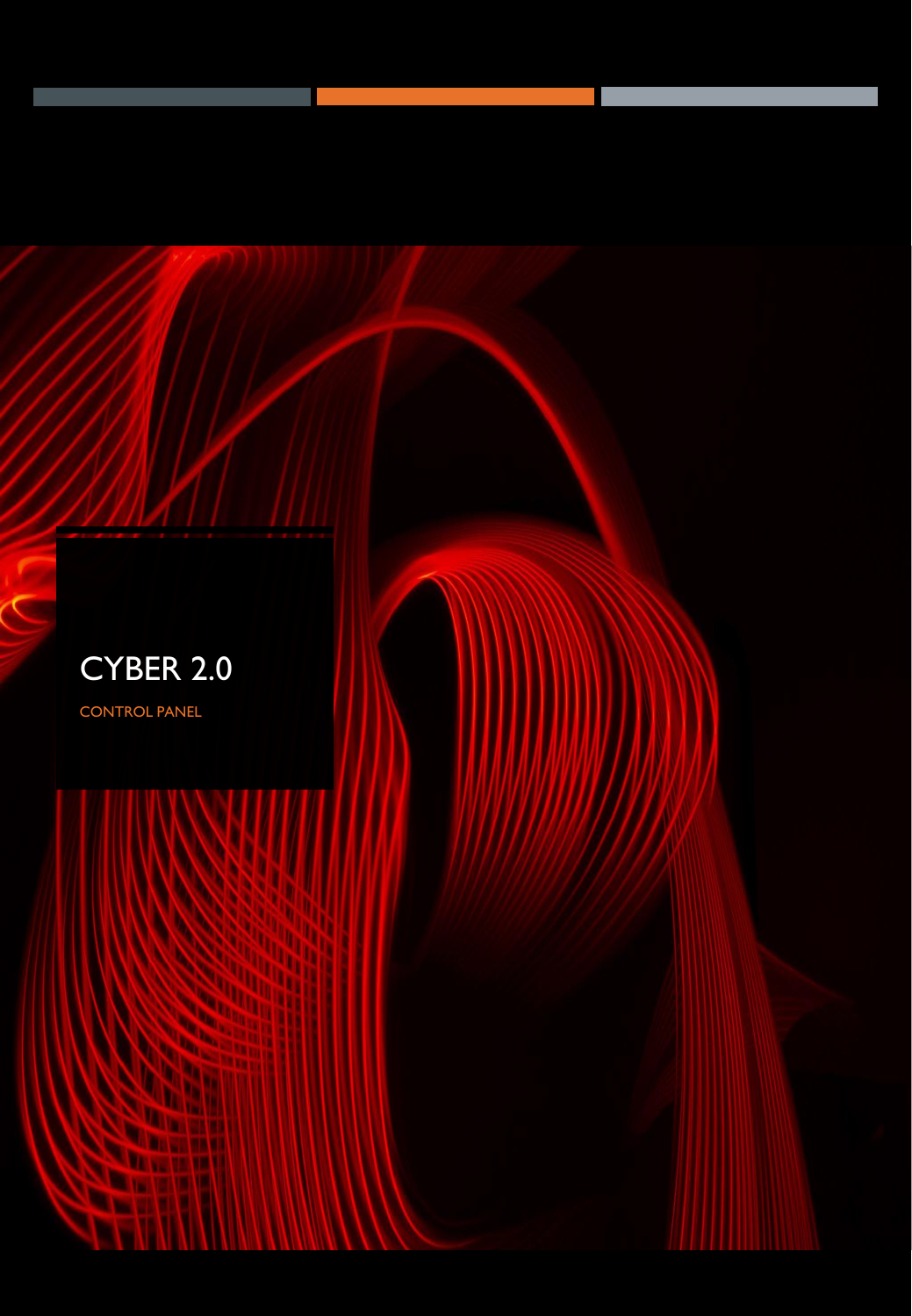## Table of contents

.

and the control of the control of the control of

and the state of the state of the state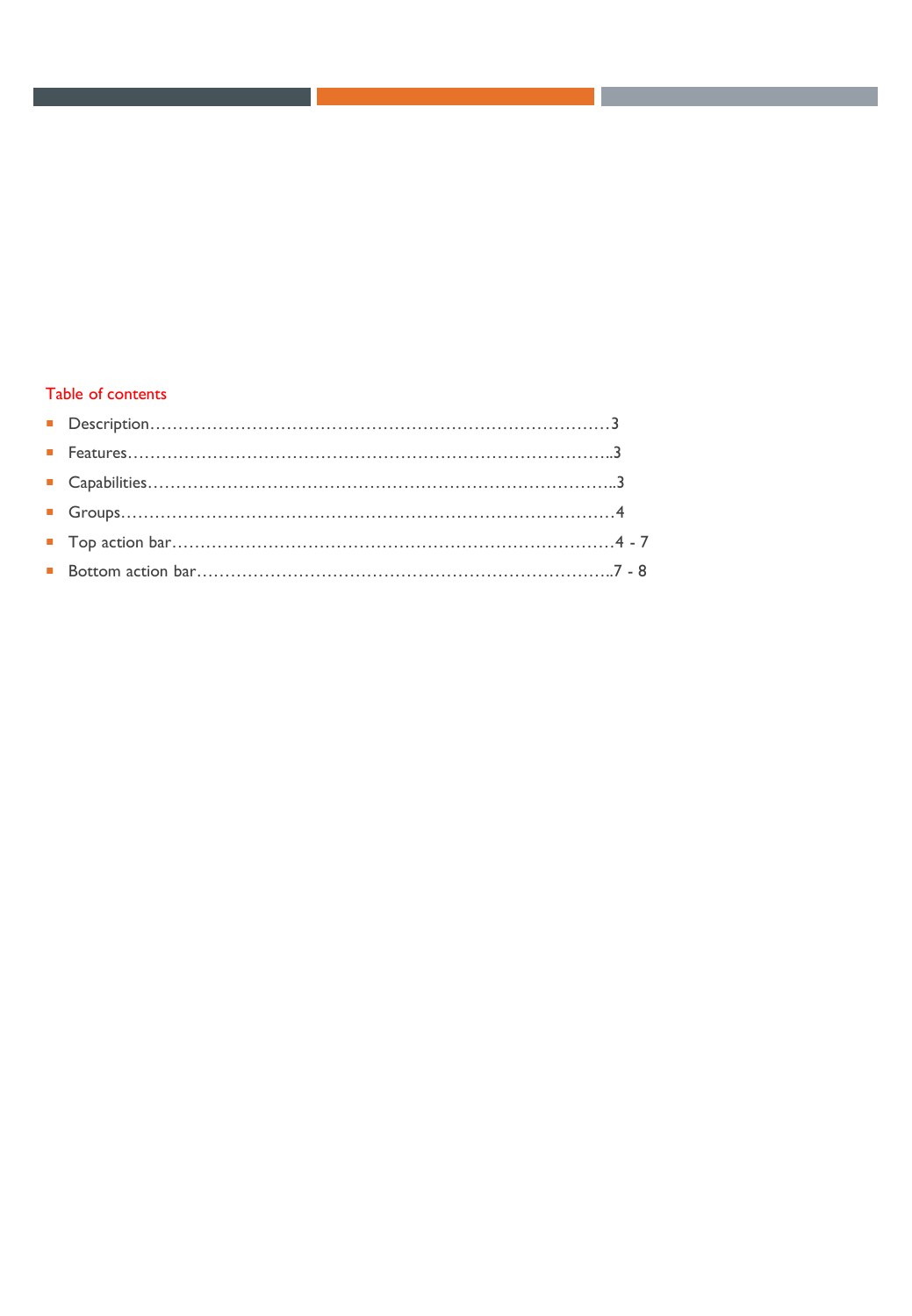#### **Description**

The central management interface of the system used to monitor the agent's status and send specific commands for easy maintenance and control.

#### Features

- **Install and remove agents from desired stations.**
- Set the agent to defense / monitor
- **Arranging and assigning endpoints to groups**
- **Controlling user permissions on the system**
- Additional operating systems for the investigation and operation of Cyber 2.0

#### **Login screen:**

| Cyber 2.0 Login |               |  |
|-----------------|---------------|--|
| 畺               | localhost     |  |
|                 | Administrator |  |
| $\sim$          | Password      |  |
|                 | Login         |  |
|                 |               |  |

#### **Capabilities**

When you select a client, the control panel displays important information about the endpoints (at the bottom of the screen) such as :



 On the left side of the Control Panel you can see the sections divided into Active Directory Users and Computers **only if Cyber Server is in Domain**

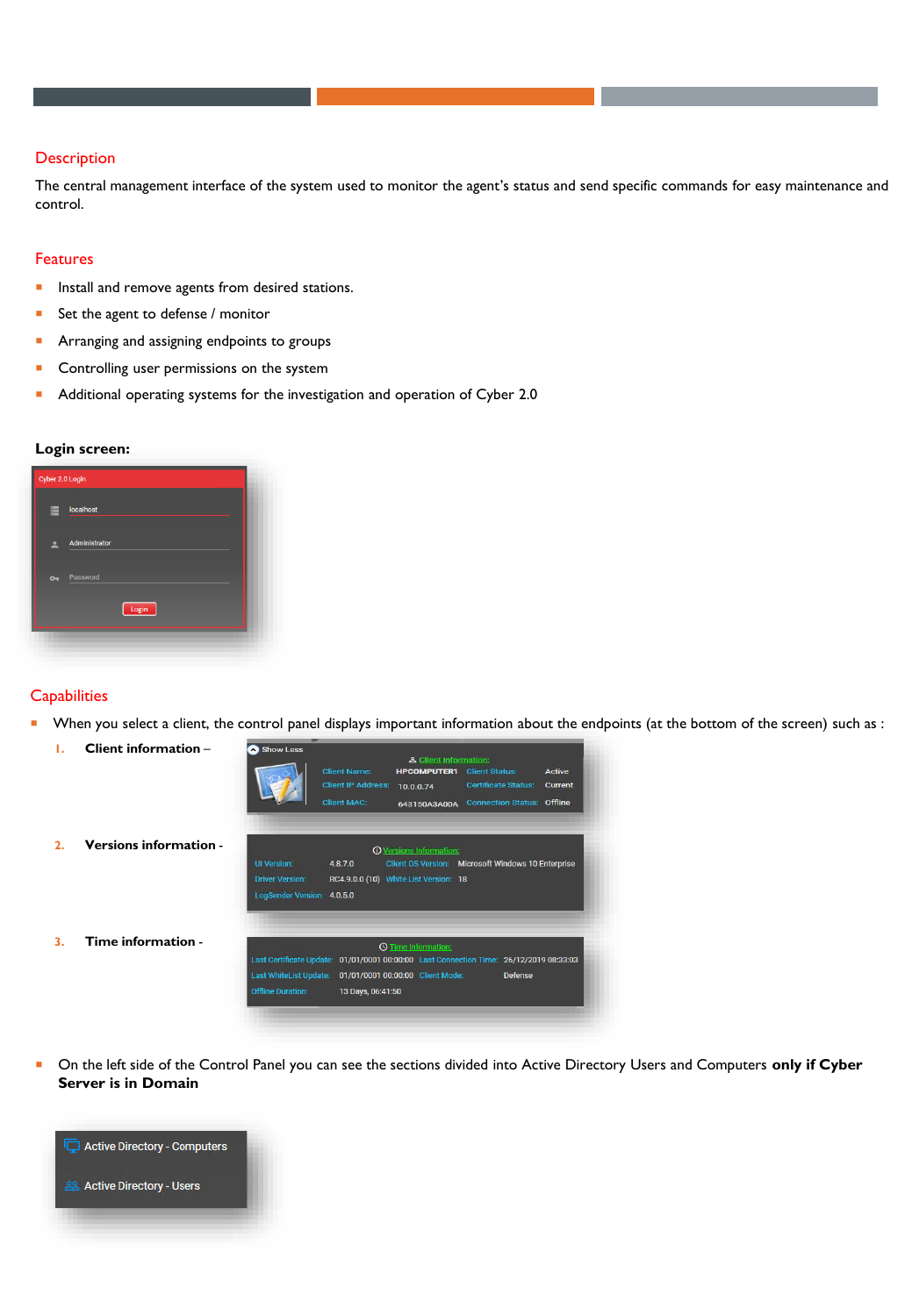**Groups** – by right clicking on a client or more (by marking whoever you need) you can divide them into groups



**2. File** – back up / restore tables.

you can choose the relevant table.





User

View

User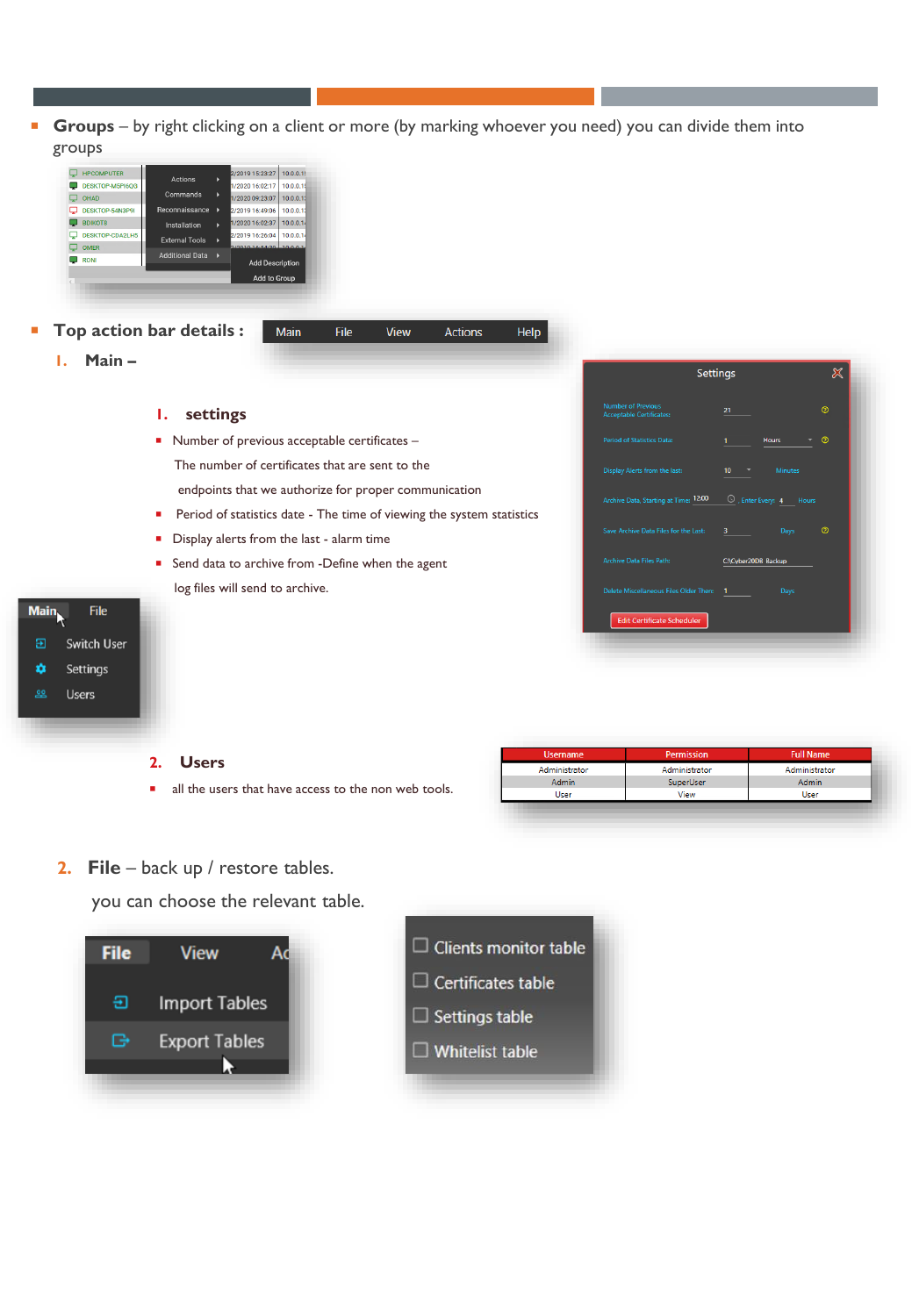**3. View** - Use filter option to customize your interface.

### **Columns Visibility:**

- M Name
- Description
- Group
- Server Time Stamp
- $\blacksquare$  IP
- I Last Logged On User
- $\blacksquare$  C-Status
- V WhiteList
- Connection
- V UI Version
- Driver Version
- SUP Version
- Service Version
- Reconnaissance Version **S** OS Version
- Mode
- Required Mode
- Offline
- Reconnaissance
- **NAME** Hostname
- **Description** Add description to the hostname
- **Group** Group assigned to the endpoint.
- **Server Time stamp**
- **IP** IP address of the computer.
- **Last Logged on User**
- **C-Status** Fake (requires certificate) / Current (Approved by certificate)
- **Whitelist** ID number of the Whitelist
- **Connection** online/offline status of the Agent
- **UI version**
- **Driver version**
- **SUP version**
- **Service Version**
- **Reconnaissance Version**
- **OS Version**
- **Required Mode** Required mode for Agent to run.
- **Offline** Time of the Agent being disconnected from the Server
- **Reconnaissance**

# **4. Actions**

- **Push certificate**  Switch host to the Current state. (After installing the Agent, it is necessary to push Certificate, without this command endpoint will not accept Whitelist or Config file)
- **Push whitelist** (Delta tool distributes White list automatically)
- **Push config** Performs when there is a change in the Config file and must be distributed to all endpoints.
- **Disconnect** Switch host to the Fake state.
- **Delete** Remove endpoint from the list.

| <b>Actions</b><br>Help |                         |
|------------------------|-------------------------|
| Actions                |                         |
| Commands               | <b>Push Certificate</b> |
| Reconnaissance         | <b>Push Whitelist</b>   |
|                        | Push Config             |
| Installation           | Disconnect              |
| <b>External Tools</b>  |                         |
| <b>Additional Data</b> | Delete                  |
|                        |                         |

**Commands** - Change host mode.

| <b>Actions</b><br>Help |                                |
|------------------------|--------------------------------|
| Actions                | $\blacksquare$ Ac<br>×<br>ent: |
| Commands               | Defense Mode                   |
| Reconnaissance         | <b>Monitor Mode</b>            |
| Installation           |                                |
| <b>External Tools</b>  | Close Agent                    |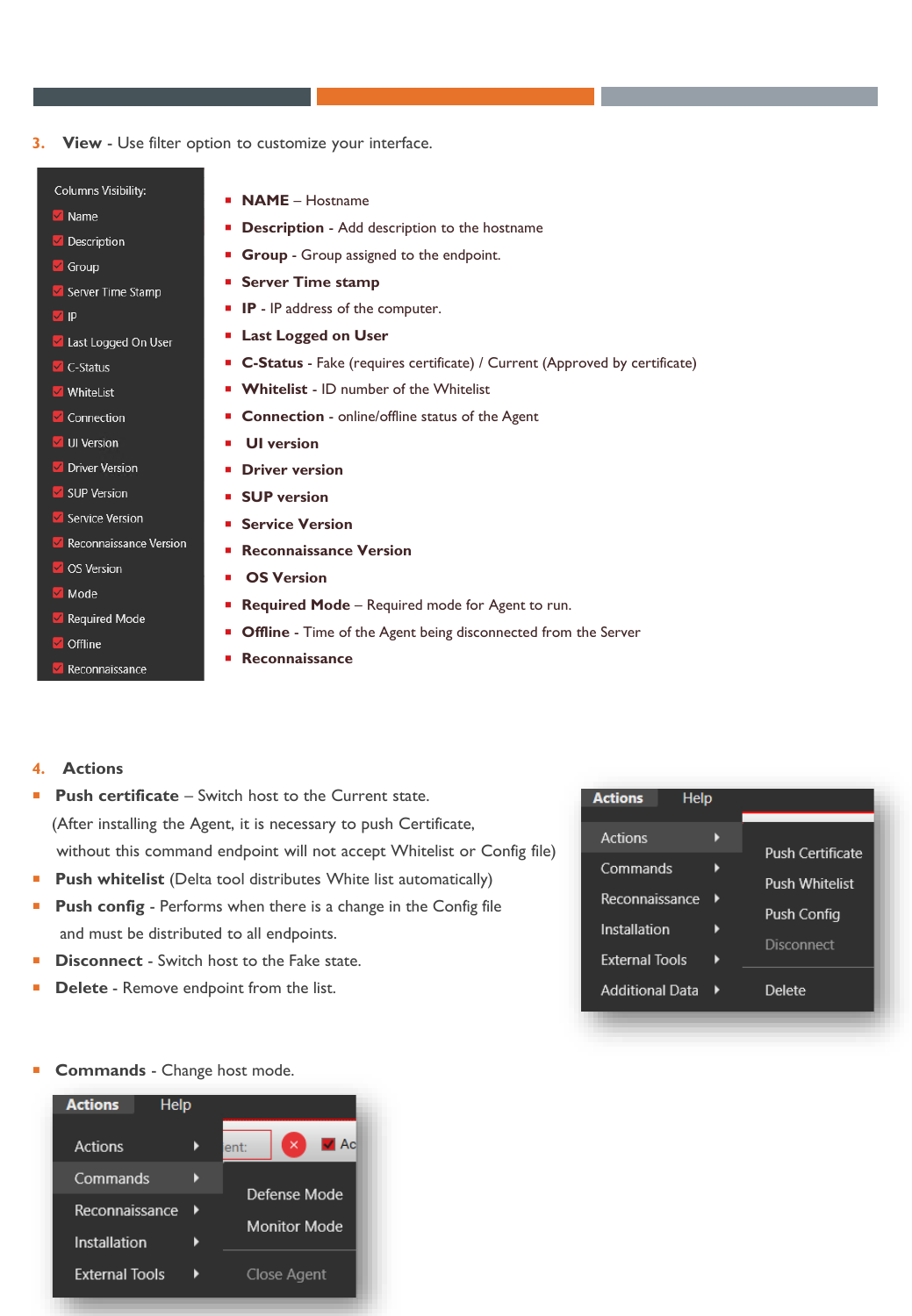- **Reconnaissance**  A service that reports on processes that run in the computer memory
	- **All Executables**  Collects all exe files that collected on the end position.
	- **All Processes**  Collects all currently running processes.
	- **Start Reconnaissance**
	- **Close Reconnaissance**
	- **Snap Freeze** Similar to all processes, but performs CPU, memory, HD consumption analysis for each application.
- **Installation** 
	- **Install / Manual Install -** Install Agent on Computer by IP address or Active Directory group section.
	- **Uninstall / Manual Uninstall -** Remove Agent from computer by IP address or Active Directory group section.
	- **Scan for Clients**  Scan for IP address range.





| $\mathbb{X}$<br>Select clients:<br>Enter IP Adress/ Hostname | $\mathbb X$<br><b>Installation Parameters:</b>                                                                                                                 | Scan For clients: &                                                                                             |
|--------------------------------------------------------------|----------------------------------------------------------------------------------------------------------------------------------------------------------------|-----------------------------------------------------------------------------------------------------------------|
| 同<br>$ + $<br>OK                                             | Domain:<br>CYBER20SERVER15<br>Username:<br>Password:<br>Installation Version: Signed-RC4.a7.0.ls0.5.r1.1.s0.0.u3.6.i1.5msi14.1 *<br><b>Client Description:</b> | Scan<br>$\mathbf{x} \rightarrow \mathbf{x} \rightarrow \mathbf{x} \rightarrow \mathbf{y}$<br>$\mathbf{x}$<br>IP |
|                                                              | Install<br>Cancel                                                                                                                                              | Install<br><b>Uninstal</b><br>Cancel                                                                            |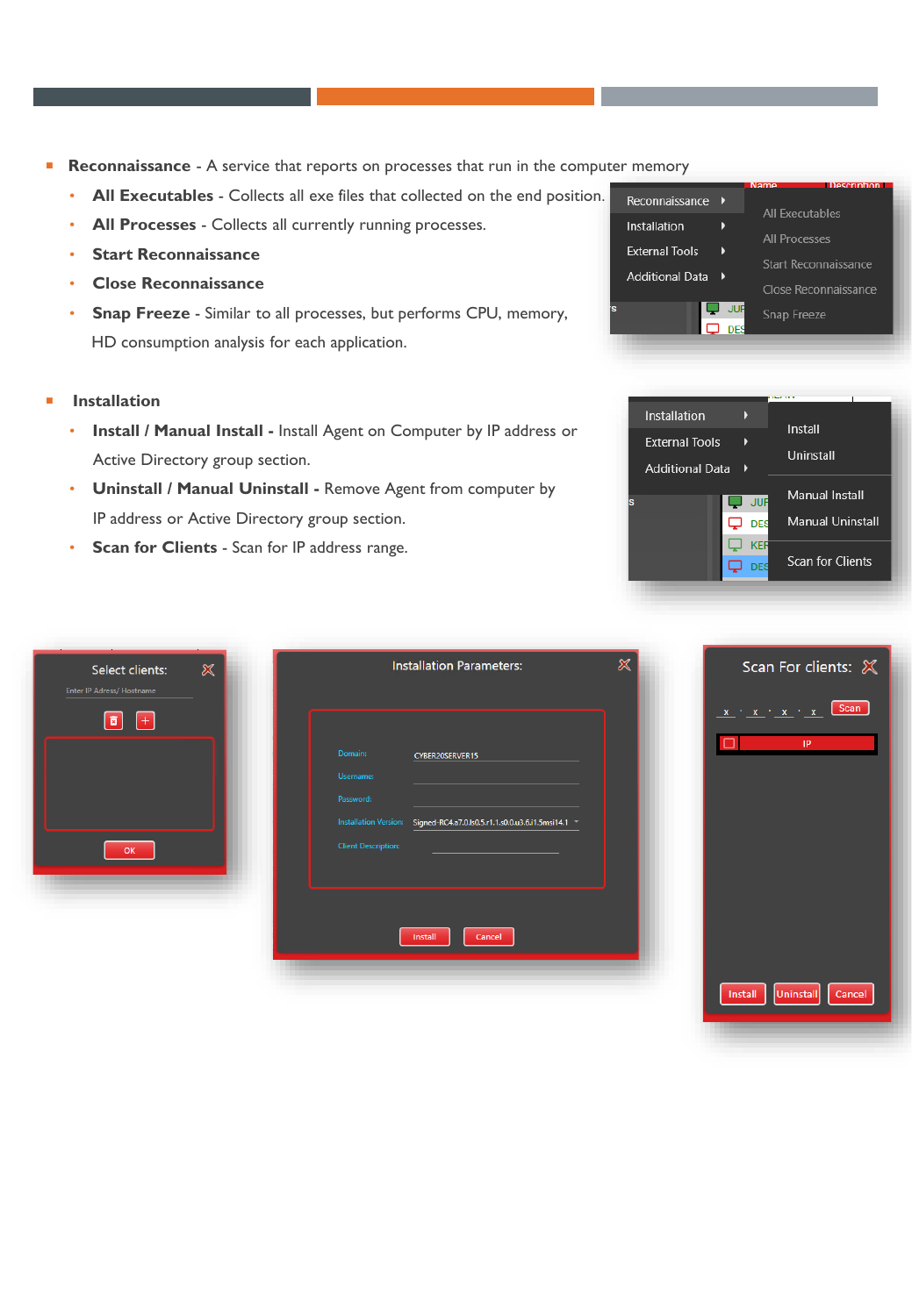- **External tools** 
	- **With filter**  You can open the log reader on the selected endpoint in the table and apply filter.
	- Without filter An option to open the log reader of all network endpoints.



## **Additional Data**

- **Add description-** You can add a description to the end position. Appears in the Description tab of the main table.
- Add to group- Assign endpoints to groups.
- **Remove from group**
- **Set required mode-** The endpoints can be configured in the defense or monitor mode so that the next connection to the server will work in the specified state**.**



### **Bottom action bar details**

- **Multiple selection Mark several endpoints.**
- **Find client**  Quick search of the endpoints.
- **Active online** Filter the endpoints that are active and online.
- **Active offline** Filter the endpoints that are active and offline.
- **Rogue offline** Filter the endpoints that are monitored and offline.
- **Rogue online**  Filter the endpoints that are monitored and online
- **Agentless**  Filter the endpoints that are without the agent.(Only when Cyber server in domain)